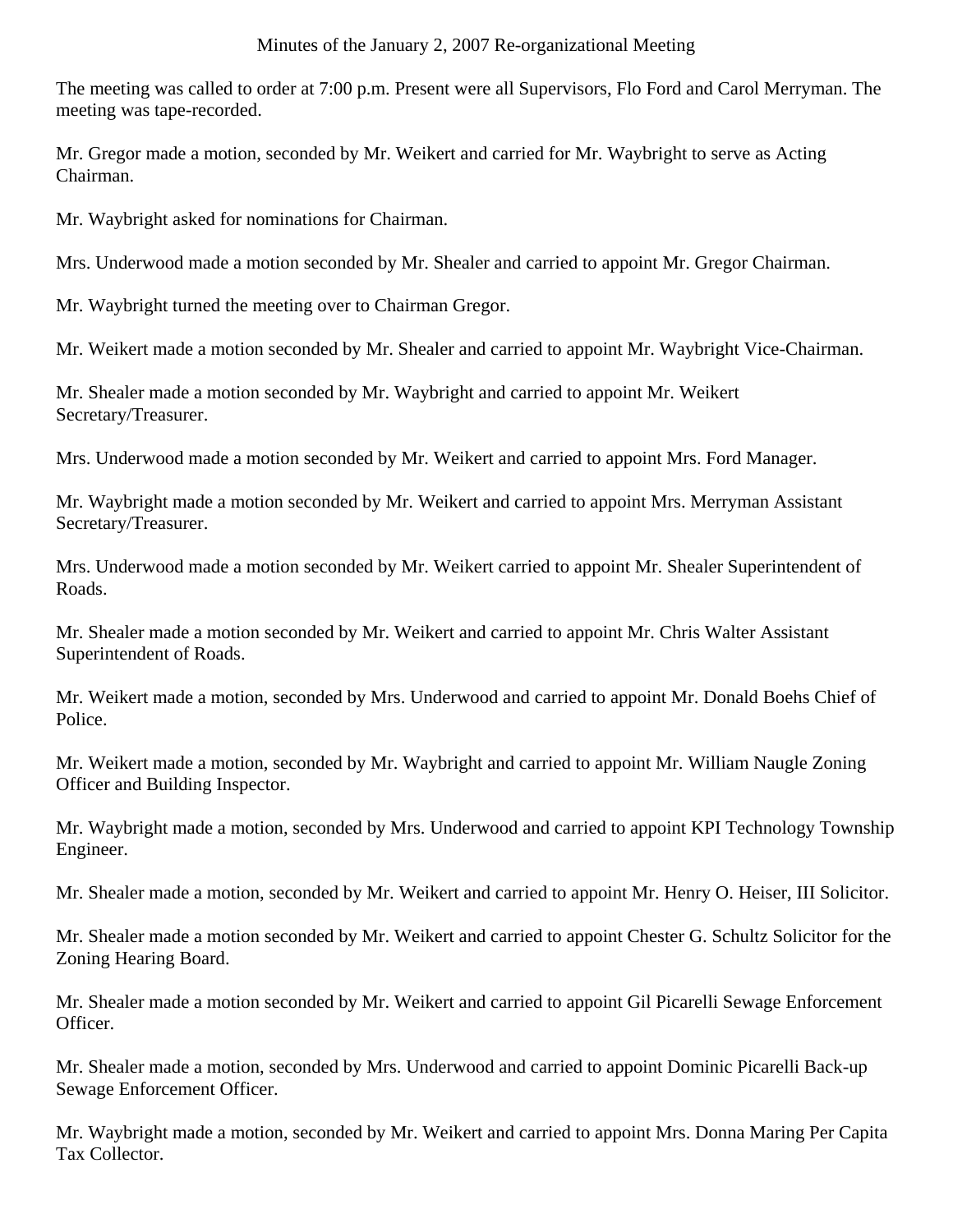Mr. Waybright made a motion, seconded by Mrs. Underwood and carried to set the tax collector's compensation at 3% at discount, 5% at par and 10% at penalty.

Mr. Shealer made a motion seconded by Mrs. Underwood and carried to appoint York Adams Tax Bureau as collector of Earned Income and Emergency and Municipal Services Taxes and Mr. Weikert as the township's representative to the York Adams Tax Bureau and Mrs. Ford as the alternate representative.

Mr. Shealer made a motion seconded by Mr. Weikert and carried to appoint Mr. Ron Bower Chairman of Vacancy Board.

Mr. Shealer made a motion seconded by Mrs. Underwood and carried to leave the position of Director of Emergency Management vacant.

Mr. Shealer made a motion seconded by Mr. Weikert and carried to appoint Mr. Donald Boehs Deputy Director of Emergency Management.

Mrs. Underwood made a motion seconded by Mr. Weikert and carried to continue meeting on the  $2<sup>nd</sup>$  and  $4<sup>th</sup>$ Tuesdays of each month at 7:30 p.m. and holding a workshop on the Friday morning proceeding at 8:30 a.m.

Mr. Waybright made a motion, seconded by Mrs. Underwood and carried to retain Adams County National Bank and Pennsylvania Local Government Investment Trust (PLGIT) as depositors for the Township's funds.

Mr. Waybright made a motion seconded by Mrs. Underwood and carried to bond the Manager, Treasurer, and Assistant Treasurer for 1,500,000.00.

Mr. Waybright made a motion seconded by Mrs. Underwood and carried to make the appointment to the Planning Commission closer to the time that the term expires on 5/4/07.

Mr. Weikert made a motion, seconded by Mr. Waybright and carried to appoint Tom Shealer and Mike Baumgardner to the Historical Architectural Review Board for five-year terms expiring 1/1/12.

Mr. Waybright made a motion, seconded by Mrs. Underwood and carried to appoint Tom Beauchat to the Zoning Hearing Board for a three-year term expiring 2/1/10.

Mr. Shealer made a motion seconded by Mrs. Underwood and carried to appoint R. Mark Purdy to the Cumberland Township Authority for a five-year term expiring on 12/31/11.

M.r. Weikert made a motion seconded by Mr. Waybright and carried to keep the committees the same as last year with the exception of Mr. Gregor on the Public Safety Committee.

| <b>FINANCE</b>         |
|------------------------|
| PLANNING & ZONING      |
| <b>PUBLIC SAFETY</b>   |
| HIGHWAY ADMINISTRATION |

Mr. Weikert and Mr. Gregor Mr. Waybright and Mrs. Underwood Mrs. Underwood and Mr. Weikert Mr. Shealer and Mr. Weikert

Mrs. Underwood made a motion seconded by Mr. Weikert and carried to adopt the following Resolution:

## **RESOLUTION 07-01**

## **A RESOLUTION ELIMINATING EMPLOYEE CONTRIBUTIONS TO THE POLICE PENSION PLAN FOR 2007**